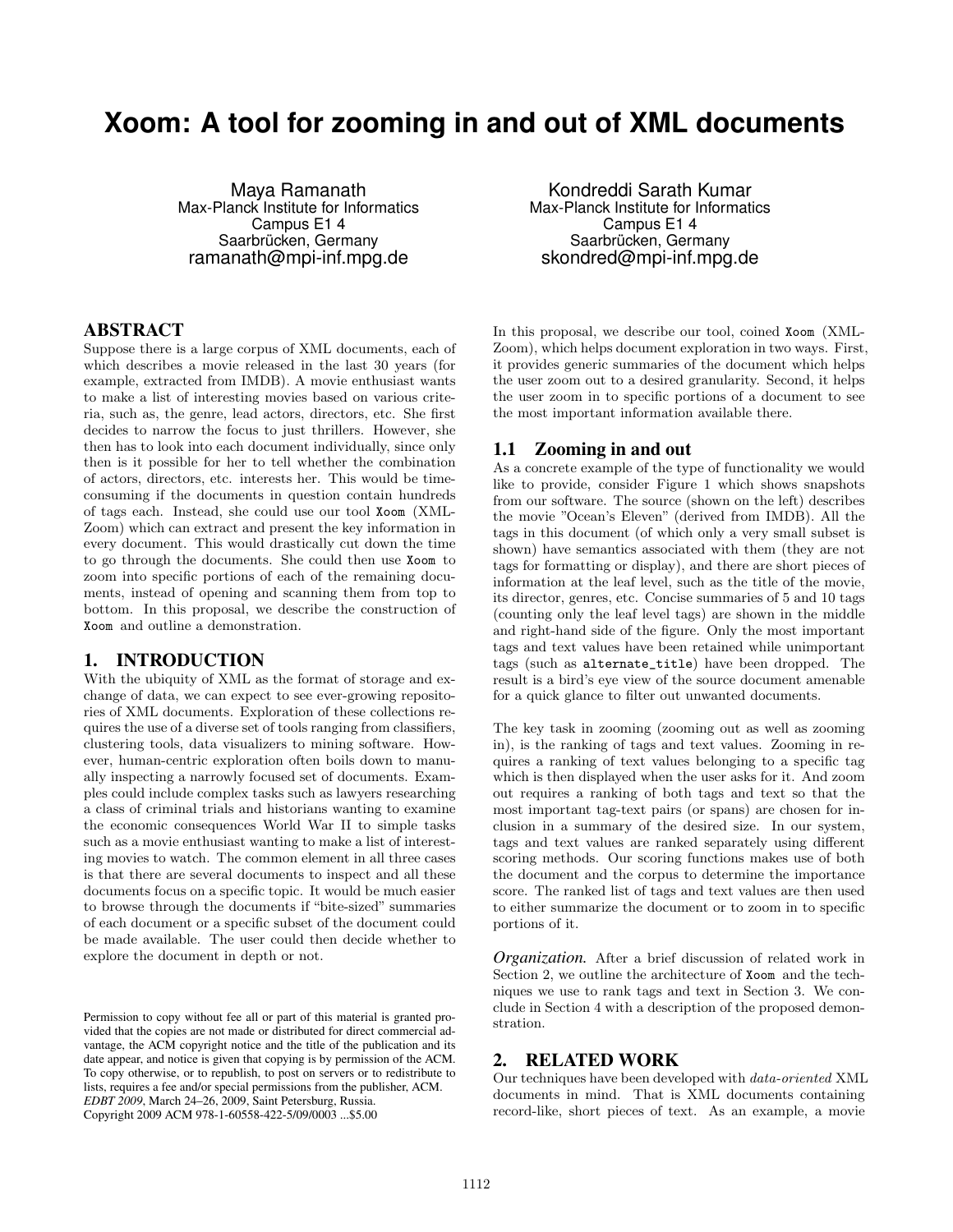

Figure 1: "Ocean's Eleven" – Snippet of original document and its 5-element and 10-element summaries. In both the summary snapshots, the numbers in the parentheses before each tag indicate  $(\langle$ no. of children displayed>/<total no. of children>) for that tag.

document could contain titles, actor names, director names, language, etc. Summarization of text documents has a long history (see [4] for an overview of the challenges). Text summarization can be viewed as a ranking problem – sentences (or spans) are ranked according to a notion of importance and then top-ranked sentences are included in the summary. Carrying over this principle of ranking to XML summarization is valid, but since XML documents could contain short pieces of text (such as title, actor names, etc.), it is not possible to reuse the same techniques. Moreover, the presence of explicit structure, in the form of tags requires different techniques of ranking.

To the best of our knowledge, ours is the first summarization work to propose techniques for summarizing data-oriented XML documents where both structure and content are equally important. However, the use of XML markup in text documents to improve summarization quality has been previously studied [1]. These recent techniques still deal with document-oriented XML – text documents augmented with XML markup – and not data-oriented XML where markup is used as additional input to the document summarization process. Hence, no techniques are developed for summarizing short text values which are required for data-oriented XML.

XML structure summarization has been studied in [7, 2]. But, neither of these proposals take into account the text values. Generating snippets of XML query results is close to our work [5], but our setting is different in that we consider stand-alone XML documents and rank elements without any query bias. Finally, statistical summaries for XML have also been proposed (see for example, [3]), but our zoomout functionality aims to generate user-readable, semantic summaries.

Our own previous work [6] presented ideas for generic XML document summarization and a user study illustrating its



Figure 2: Xoom Architecture

effectiveness. Our recent work has focused on constructing a formal model for summarization. The demo will show this model in action.

## 3. ZOOMING TECHNIQUES

The architecture of Xoom is shown in Figure 2. The XML document is taken as input into a Information Unit Generator module. This module generates two types of information units – tag information units and text information units. Following text summarization techniques, these sets of information units are ranked according to importance by the Ranker module which also takes the corpus statistics as input to its scoring functions. The Zoom module takes as input the ranked lists of tag and text information units. Based on the desired functionality, that is, zoom-in or zoom-out, it produces a ranked list of text values for a given set of tags, or a generic summary of the desired size.

## 3.1 Information Unit Generator

The function of the info unit generator module is to separate out tags and text. Tags and text play different roles in a document. Tags provide the structure of documents in a corpus, and the allowable usage may be compactly described by a DTD or XML Schema. On the other hand, text values "instantiate" a document. And so, because of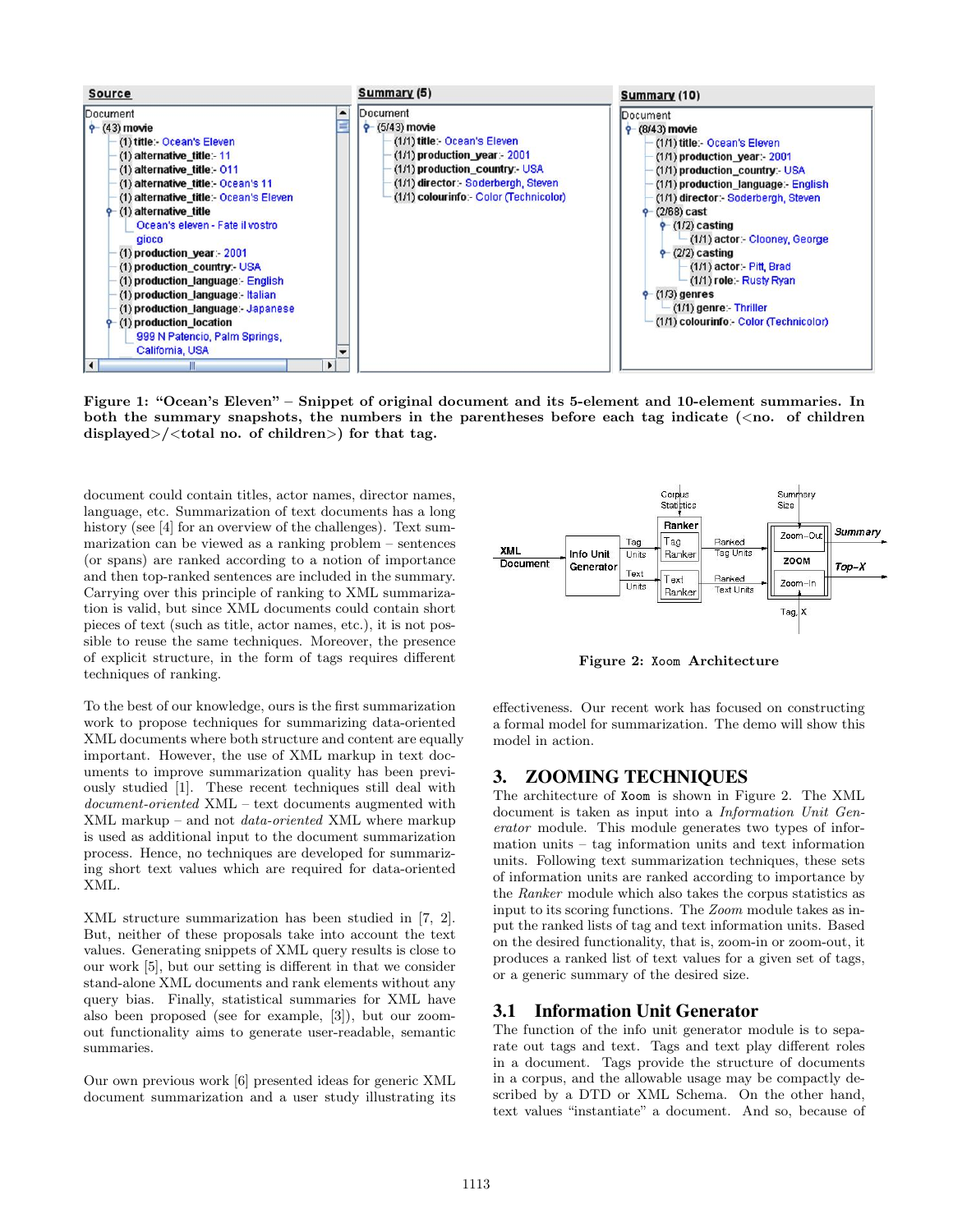their different roles, we need to rank them separately with different scoring functions. In addition to separating tags and text values, it is also important to separate text values from each other by grouping text values occurring under the same tag. For example, it makes more sense to compare one actor to another actor to determine which of them is more important, than it is to compare an actor to a production location. Hence the information unit generator generates tag units (basically, the set of unique tags, separate from the text associated with them) and text units (text values grouped according to tag).

# 3.2 Ranker

#### *3.2.1 Ranking tags*

The module for ranking tags takes the tag information units as input and ranks them according to their importance. The most important tags are those which are salient in the corpus. For example, in our movie corpus, the tag title is the most salient tag since it occurs in all documents of the corpus – the title sets the context for the remaining portions of the document. Hence title is scored the highest. However, while the salient tags tell us a lot about the corpus, we also need to determine tags which may be special to the document. For example, if a movie is an oscar winner, that tag should be ranked high as well, even though it is not salient in the corpus. The tag-ranker produces a score by taking both the salience and the specialty of the tag into account. The advanced user can set a parameter to indicate how to balance the salience score and the specialty score of a tag.

#### *3.2.2 Ranking text*

The text ranker scores text values which occur under a given tag (that is, all actors and then all production languages, etc.). First, text values are classified into entities (names, titles, etc.) and plain text (plots, trivia items, alternate versions, etc., which are converted into bag of words). In order to rank entities, we consider their "popularity" (that is, the frequency of occurrence) in the document and the corpus. The more frequently an entity occurs, the more important it is. This holds for many different kinds of entities – for example, George Clooney is mentioned no less than 10 times in the Ocean's Eleven document, under various tags, such as trivia\_item and goof. Moreover, George Clooney is also popular in the corpus – he acts in several movies and as one of the lead actors in a majority of those movies, is also mentioned frequently in those documents. Hence a combination of his importance in the current movie as well as in other movies gives us a combined importance score. Note that this combination helps to rule out (or rule in) popular actors who merely play a cameo in the current movie. For example, in Ocean's Twelve, Bruce Willis is not frequent in the document (and hence has low score), but is important in the corpus (where he gets a high score). The advanced user can set a parameter to decide how these scores should be balanced to produce the final score.

In the case of plain text, we make use of the redundancy in the set of text values itself to determine the importance score. For example, suppose we need to rank 10 different trivia items (recall that each trivia item is reduced to a bag of words in order to help in scoring it). Suppose the trivia items talk about George Clooney and Brad Pitt. Then the

trivia item which talks about both of them together would be scored high. In other words, the score of the trivia item is based on the number of high frequency words it contains (here, the frequency is computed within the set of trivia items only).

# 3.3 Zoom

The Zoom module takes the ranked list of tags and text values as input and uses them to either construct a summary (zoom out) or to provide the user with the desired set of topx values (zoom in). The zoom in module works in a simple manner. The user simply inputs the number of text values she desires for each tag. The top-ranked text values for the given tags is then chosen and output by the module.

The zoom out procedure is slightly more involved. At first glance, zooming out involves choosing the top ranked tag and text values until the required size of the summary (which is input by the user) is reached. Choosing text values once the tags are given is straightforward (as mentioned in the zoom-in procedure above). However, it is not so straightforward to automatically choose the top-ranked tags. To see this, suppose we want to generate a 10 element summary of the movie Ocean's Eleven. Suppose the tags are ranked in decreasing order as follows: title, production\_year, actor, director and colourinfo. It is straightforward to choose 1 title and 1 production\_year and their corresponding text values, since they occur only once in the original document. However, when it comes to actor, there are 68 actors listed in the original document. The entire summary size can be exhausted by simply choosing 8 more actors. But this could hardly be considered a good summary since it does not offer good coverage of the original document. Instead of simply considering the rank of the  $tags - actor$  is more important than director – we additionally need to consider how much more important actor is than director. Are two actors worth 1 director or is it 3 actors? Our solution considers the magnitude of scores assigned to each tag and chooses the number of tags in proportion to its score. That is, if actor has twice the score of director, then the number of actors and directors in the final summary will be in the ratio 2:1. As can be seen from the example shown in Figure 1, this results in summaries with good coverage of important elements for the given space budget.

#### 4. DEMONSTRATION

We have developed Xoom as a Java application. The demonstration will use three different corpora – approximately  $300,000$  movie documents from  $\text{IMDB}^1$ , approximately  $200,000$ people documents describing actors, directors, etc. also from IMDB and around  $400,000$  publication documents from DBLP<sup>2</sup>. Corpus statistics required for scoring (such as entity frequencies and tag frequencies) are previously collected and stored.

The user starts by choosing a corpus and a file. A default zoom-out summary of 10 elements is shown. The user can then choose to take any of the following actions: i) see the original document, ii) increase or decrease the summary size,

 $\frac{1}{1}$ http://www.imdb.com

 $^{2}$ http://dblp.uni-trier.de